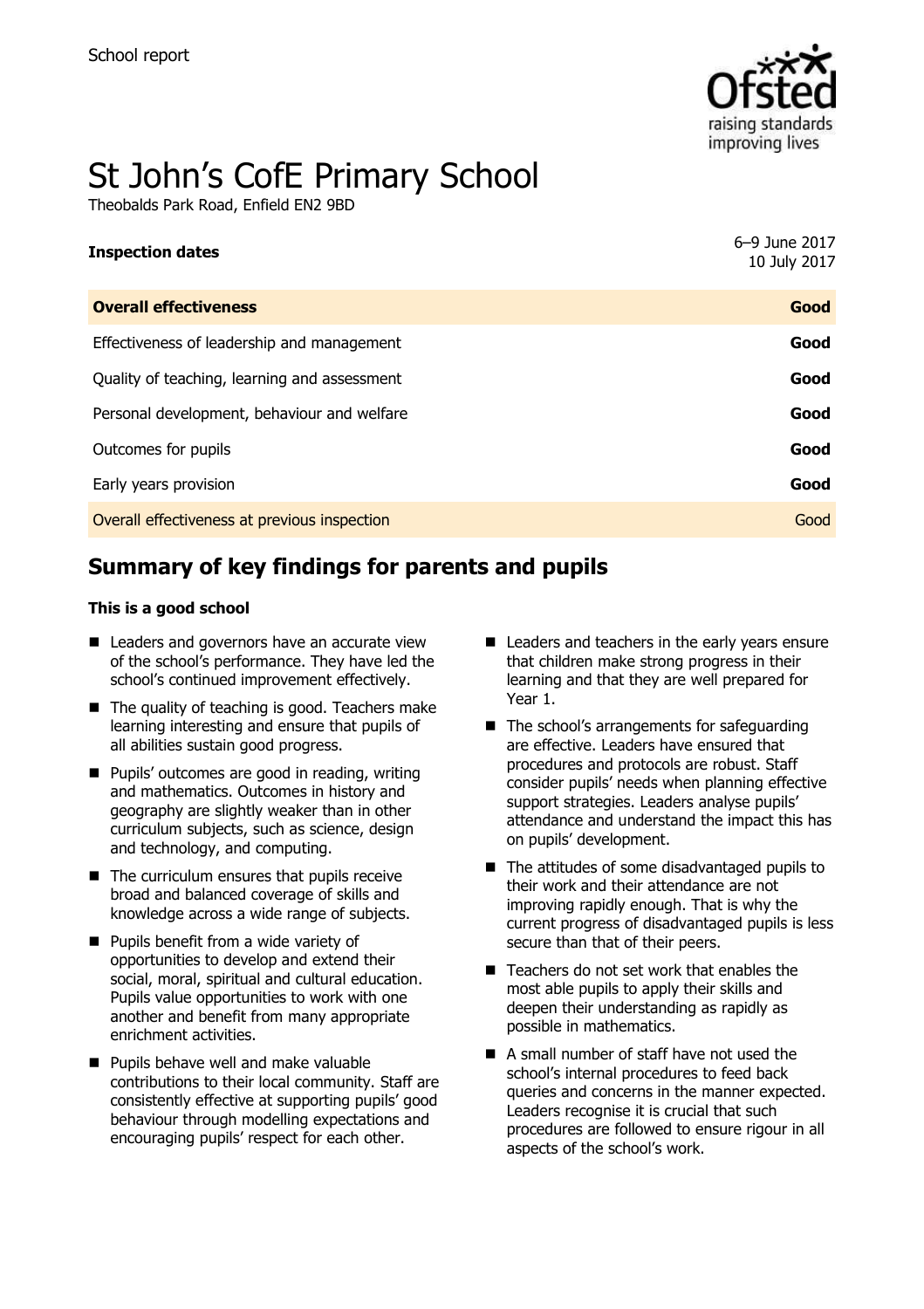

# **Full report**

### **What does the school need to do to improve further?**

- Improve the quality of teaching, learning and assessment by:
	- ensuring that teachers challenge and support the most able pupils to apply their skills and deepen their understanding in mathematics
	- ensuring that pupils' learning is as successful in history and geography as it is in computing, science and design and technology.
- **IMPROVE OUTCOMES for disadvantaged pupils by ensuring that leaders focus more** sharply on the attendance and learning behaviour of this group.
- Ensure that processes for internal communications between leaders, governors and staff are clear and consistently effective.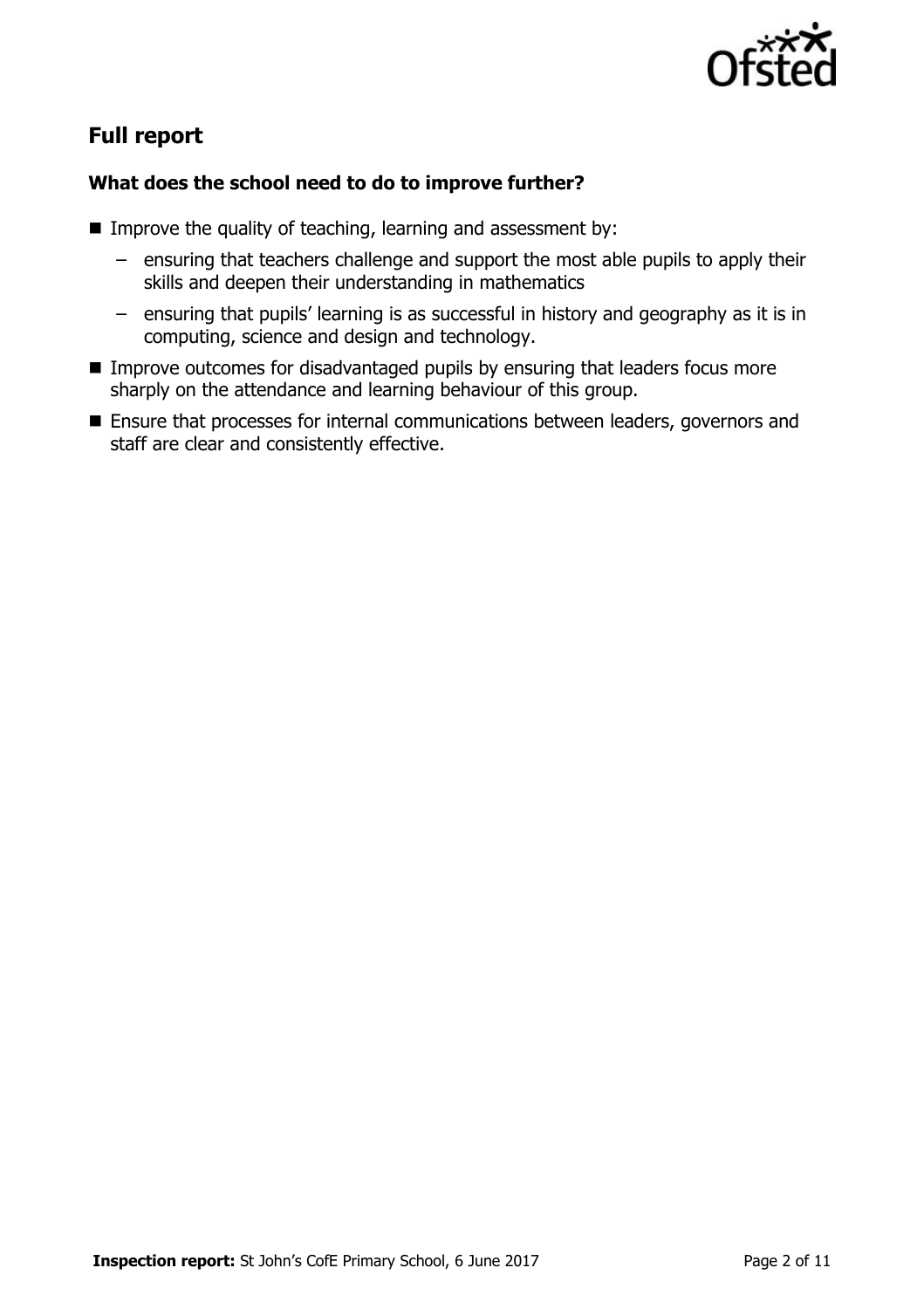

# **Inspection judgements**

#### **Effectiveness of leadership and management Good**

- Leaders and governors have maintained the good quality of education in this school. Their plans for development ensure that lessons learned from their evaluation of the school's performance and the last inspection inform their strategies to support pupils' good and improving outcomes across year groups.
- Leaders have maintained the good quality of teaching despite several recent staff changes. They have achieved this by making effective use of links with other local schools and training opportunities. For example, a literacy consultant from the local authority has worked with the school to improve the quality of teaching and learning in reading and writing this year.
- Senior and middle leaders use the school policies to manage the performance of teachers and support staff. Recently appointed teachers who are new to the profession feel well supported and understand the school's policies about teaching and supporting pupils' welfare.
- Middle leaders have helped to strengthen provision for some groups of pupils, and in some subjects. As a result, leaders and governors use the additional funding for pupils who have special educational needs and/or disabilities more effectively. Middle leaders are ensuring that teachers use the expertise of specialist professionals well to set ambitious targets for the progress of these pupils.
- School leaders ensure that a good contribution is made to pupils' spiritual, moral, social and cultural development. Pupils enjoy a wide range of memorable cultural experiences. These range from theatre trips to opportunities for learning to play the violin. Pupils' religious education books show the broad range of opportunities pupils have to think and write about moral issues. Pupils who spoke to inspectors could explain how important British institutions such as parliamentary elections work. Pupils also benefit from residential visits to Shropshire and day trips to France. The school prepares pupils well for their future lives in modern Britain.
- Leaders make effective use of the primary school sports funding. They have focused the use of some of this funding on ensuring that all pupils learn to swim. They also use the funding wisely to ensure that this small school is always represented in local competitive sporting events.
- The curriculum helps pupils develop a broad and balanced range of skills and knowledge across a wide range of subjects. Leaders have acted effectively to improve the quality of teaching and learning in some subjects, such as computing. However, pupils' work shows that outcomes are weaker in a few other subjects, particularly history and geography.
- Leaders and governors make good use of additional funding for disadvantaged pupils to ensure that they make typically good progress in reading, writing and mathematics. However, they are aware that a few disadvantaged pupils in some classes continue to lack the necessary resilience and positive attitude to both learning and attendance to enable them to make consistently good progress. Leaders' plans to improve this are supported by recent staff training. However, disadvantaged pupils' attendance rates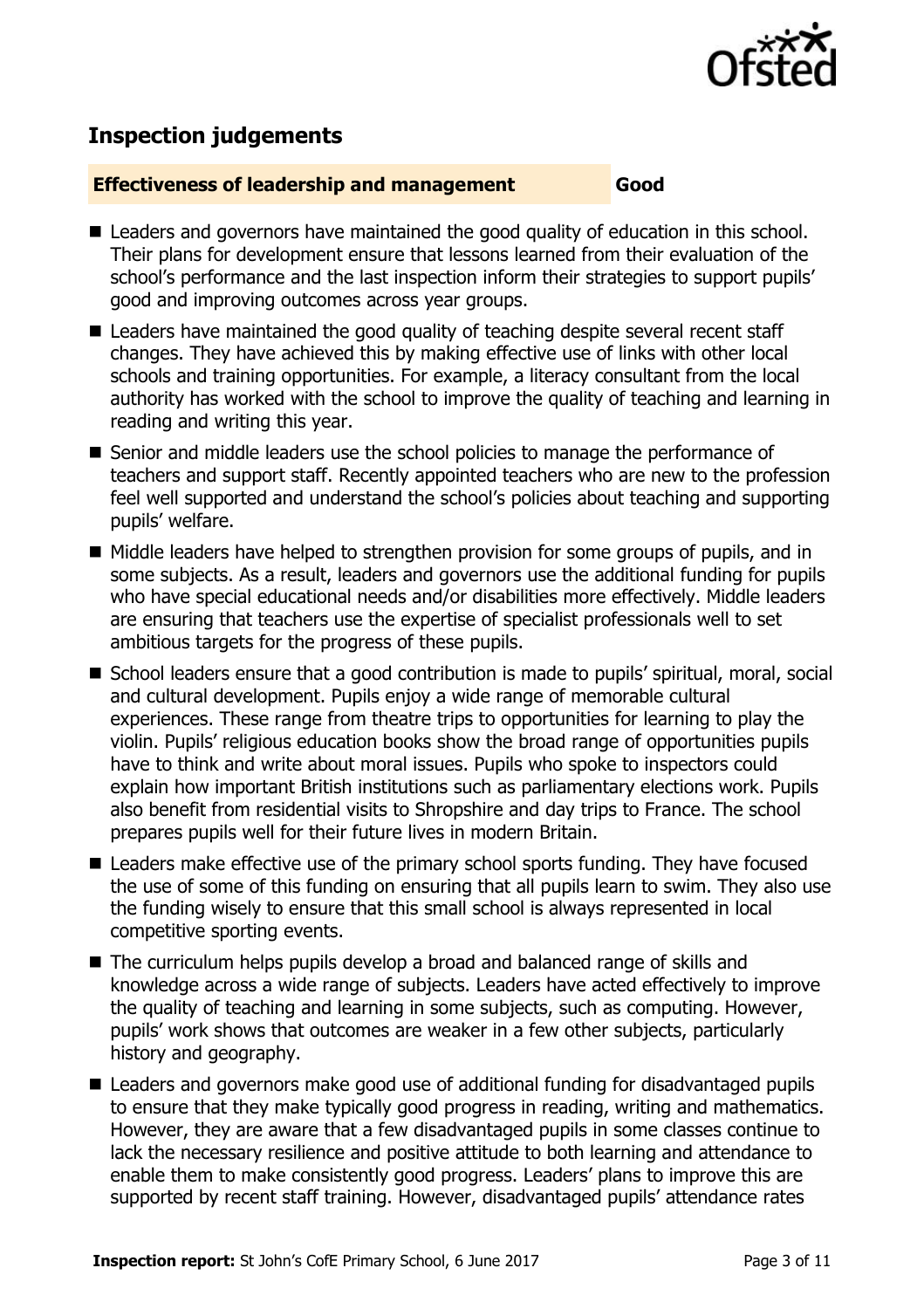

are below those of their peers.

■ Leaders and governors understand that the morale of some staff has been affected by recent staffing changes. They recognise that at times they could improve the way that strategies for school development and pupils' welfare are communicated so that all staff understand how and why the actions leaders take will improve the school.

#### **Governance of the school**

- Governors have supported and challenged senior leaders well to ensure that the quality of teaching has remained good through a period of staff change. They organise their work skilfully to make the most of their broad range of skills. Governors know the school well and visit regularly in order to gather first-hand evidence to test leaders' assertions.
- Governors seek a wide range of evidence to decide on suitably challenging questions to probe leaders' reports and findings. This has helped school leaders make effective decisions on how to tackle some weaker aspects of teaching and learning. Governors have supported the headteacher to make some difficult decisions around staffing, which have ultimately proven to be for the betterment of pupils' development.

#### **Safeguarding**

- $\blacksquare$  The arrangements for safeguarding are effective.
- Over time, leaders have ensured that procedures, protocols and partnerships with the local authority, parents and other external agencies are effective in promoting pupils' well-being. Records of the school's work are robust and demonstrate rigorous attention to detail. They also demonstrate staff's commitment to pupils' welfare and their competence in following policies precisely. Regular training has sharpened staff's and governors' knowledge and understanding of emerging risks, such as radicalisation, cyber threats and local travel safety. Leaders plan suitable extra opportunities to address important issues such as bullying, e-safety and the dangers of smoking.
- Leaders' approach to anticipating and managing risks is rigorous. For example, they have ensured that the storage and administration of medicines is appropriate and there are ample staff qualified in first aid and paediatric first aid. Pupils are well aware of who to go to with concerns or if they need help.
- **Pupils' understanding of how to keep themselves safe is strong. They were keen to tell** inspectors about staff care for them and how they look out for one another. Pupils understand and appreciate the good work that the school does to help keep them safe, such as regular fire drills, cycling proficiency experiences and through simple daily routines. The vast majority of parents and staff share pupils' views.
- Records of governors' meetings demonstrate that leaders are held to account for the effectiveness of the school's safeguarding arrangements. Governors are suitably qualified to challenge leaders' work and ask pertinent questions that probe the systems that are in place to promote pupils' performance and protect them from harm. Leaders and governors are aware of a small number of staff who have not used the school's internal reporting procedures to raise possible concerns and are working to resolve this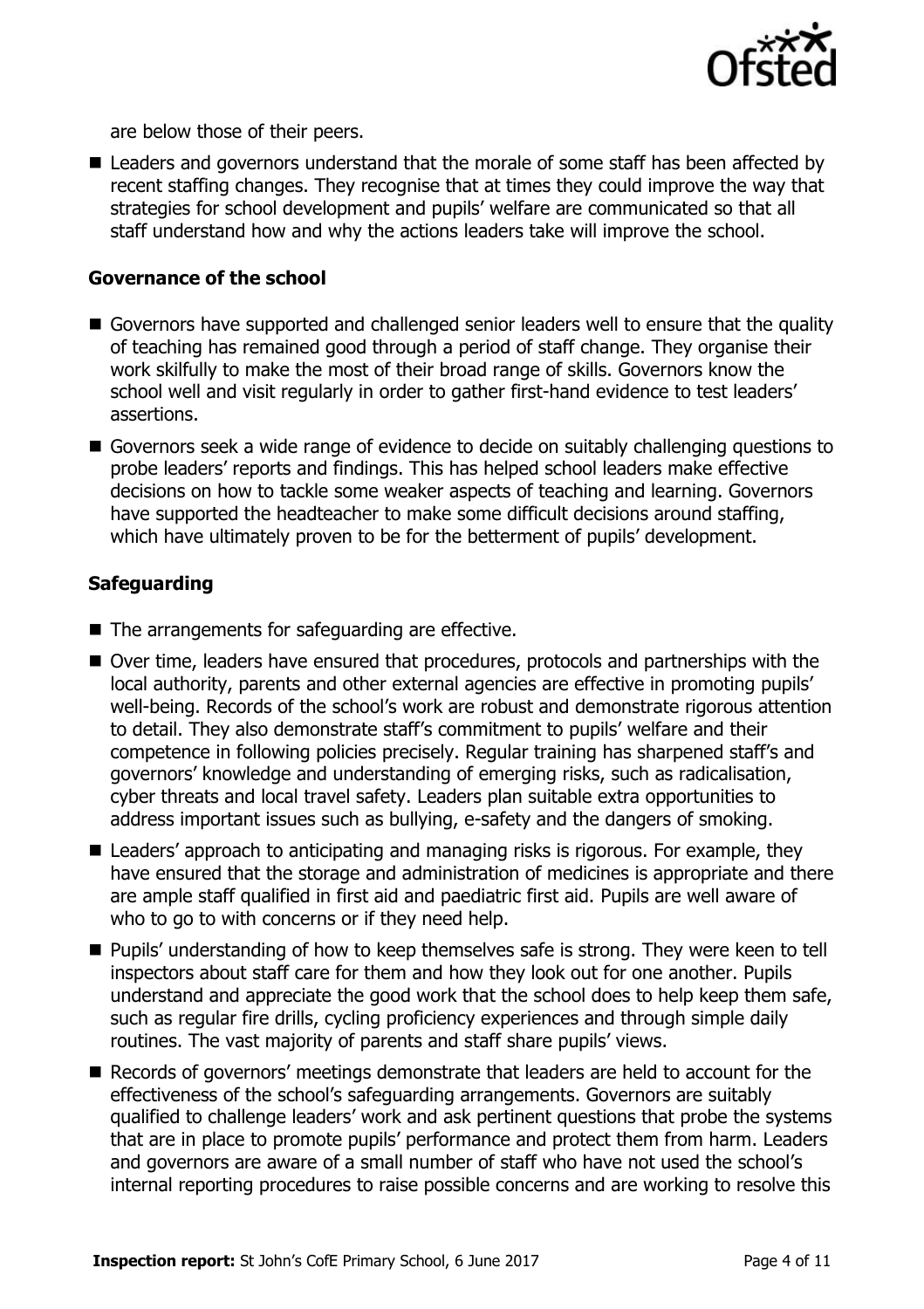

quickly.

#### **Quality of teaching, learning and assessment Good**

- Teachers set consistently high expectations for pupils' learning and behaviour. They use assessment information skilfully to make lessons challenging and interesting. Pupils say that their teachers make learning fun and help them understand new ideas. Inspectors agree.
- **Parents are also pleased with the good quality of teaching. They appreciate the advice** teachers provide to support homework. One parent told inspectors, 'I wish I was a child again so I could enjoy the lessons too.'
- Teachers and additional adults work well together, using good subject knowledge to challenge and support pupils of different abilities. Recent training has ensured that teachers use information more effectively about pupils who have special educational needs and/or disabilities to help them make good progress.
- The work that leaders have undertaken to improve reading in the current school vear has been effective in improving the quality of teaching. Teachers provide accurate and well-informed guidance to help pupils acquire phonics skills and improve their spelling from the early years.
- Teachers inspire the most able pupils to make adventurous reading choices. Inspectors found that these pupils could use a wide range of sophisticated skills to discuss and write about the books they read.
- **Pupils make good progress in learning to write because teachers explain how they can** improve in ways that pupils can understand. Pupils' work demonstrates that they receive the time and guidance to make improvements to the content and organisation of their writing.
- Teachers ensure that pupils make good progress in developing skills and acquiring knowledge in most subjects. For example, pupils in Year 5 and Year 6 are well supported in researching possible designs for shelters in their current design technology project. However, pupils' work shows that teachers' impact on ensuring that pupils make progress in subjects such as history and geography is more variable.
- The teaching of mathematics is good. Teachers and additional adults pick up pupils' errors promptly. They apply good subject knowledge to explain how pupils can check their work. Additional adults offer well-judged encouragement for pupils who lack confidence in mathematics. However, the written work of the most able pupils shows that teachers do not challenge them enough to explain their reasoning and deepen their understanding. Pupils' books indicate that some of the most able mathematicians spend too much time demonstrating skills that are already secure.

#### **Personal development, behaviour and welfare Good**

#### **Personal development and welfare**

■ The school's work to promote pupils' personal development and welfare is good.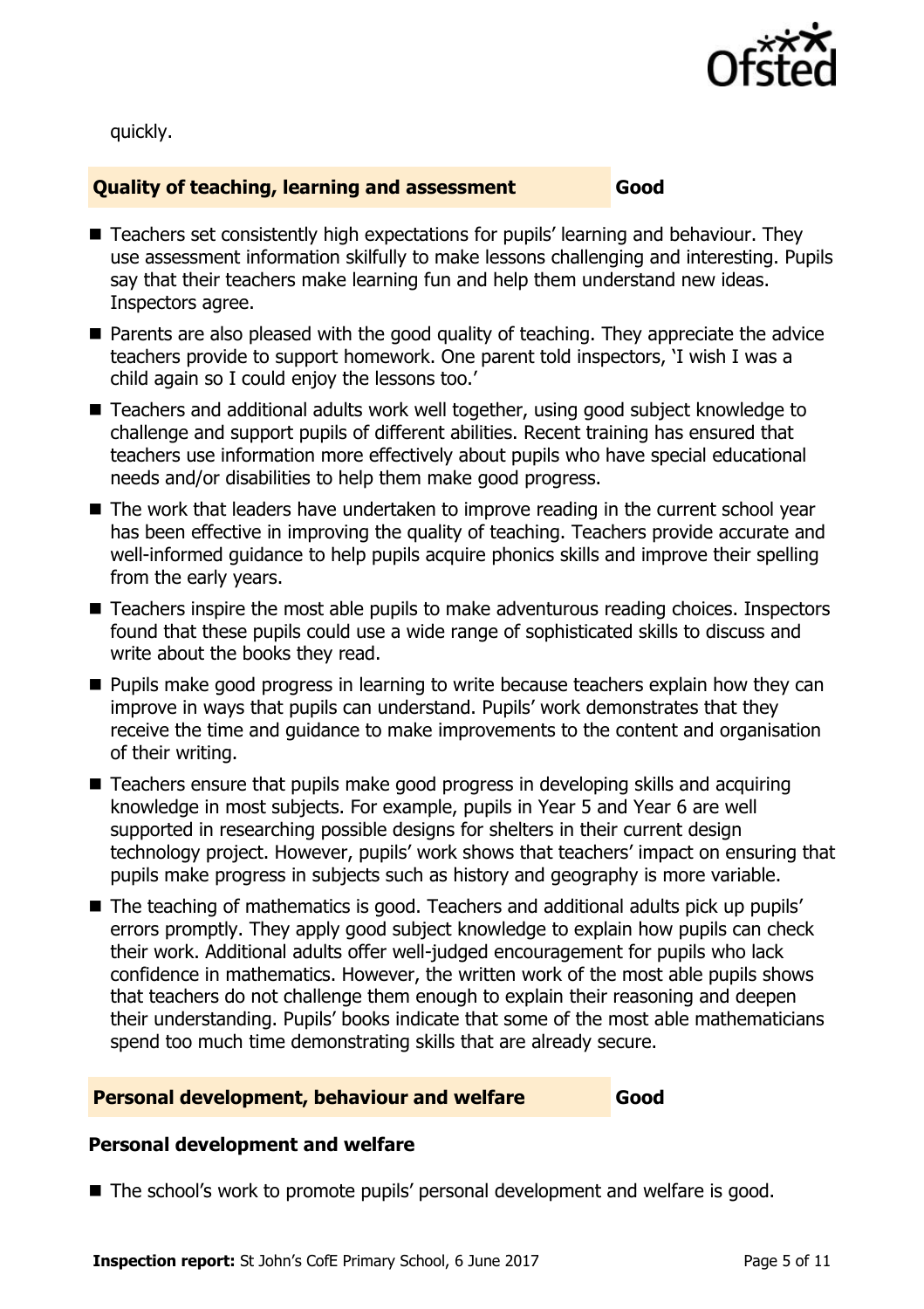

- Pupils demonstrate a good understanding of how to recognise different forms of bullying. They receive excellent guidance about e-safety that enables them to identify and resist risks to their welfare when using the internet. For example, pupils in key stage 1 are aware of the dangers of clicking on 'pop-up' boxes when playing games online. Pupils understand confidently how school procedures, such as fire drills, and new site security measures work to keep them safe at school.
- **Pupils can explain the importance of contributing to the local community. They have** had their say in deciding for which good causes to raise money. For example, pupils spoke enthusiastically with inspectors about their efforts to raise money for a cancer charity and to repair a local church lychgate.
- Pupils enjoy and benefit from the off-site educational activities that the school provides. Regular swimming lessons help support the healthy lifestyles that the school promotes through well-balanced menus in the dining hall at lunchtime, for instance. Pupils take every opportunity to participate in sporting activities, including during breaktimes.
- Parents reported to inspectors that they think that this school prepares pupils well for their subsequent education and personal development. During a demonstration of the school's work to develop pupils' entrepreneurial skills, Year 6 pupils set up a small stall that sold cakes and second-hand books to pupils and parents.

#### **Behaviour**

- The behaviour of pupils is good. The behaviour of most groups of pupils during lessons and in their written work demonstrates typically good attitudes to learning.
- $\blacksquare$  The behaviour of pupils who find it more difficult to manage their feelings has improved. As a result, pupils say lessons are rarely disrupted. Some disadvantaged pupils occasionally show less positive attitudes to their learning.
- **Pupils behave well when at play and when moving around the school. However,** members of staff need to remind some pupils about rules at these times. Additional adults, such as catering staff, told inspectors that pupils are consistently polite to them. Parents typically agree that pupils' behaviour is good. Inspectors found pupils to be welcoming and keen to talk positively about their school.
- The records leaders keep of more serious concerns about behaviour indicate that bullying and other discriminatory acts are extremely rare. Detailed records allow leaders to identify promptly any patterns that may indicate wider underlying concerns.
- Attendance is improving in the current year and is now similar to that for other primary schools nationally. However, the proportion of disadvantaged pupils who are persistently absent from school remains high. While small in number, leaders are focused on this group in their ongoing work to sustain good attendance overall.

#### **Outcomes for pupils Good Good**

■ Outcomes for pupils are good. They make good progress in reading, writing and mathematics from a range of starting points. Pupils' attainment at the end of key stage 2 is broadly similar to the national average in reading, writing and mathematics. Pupils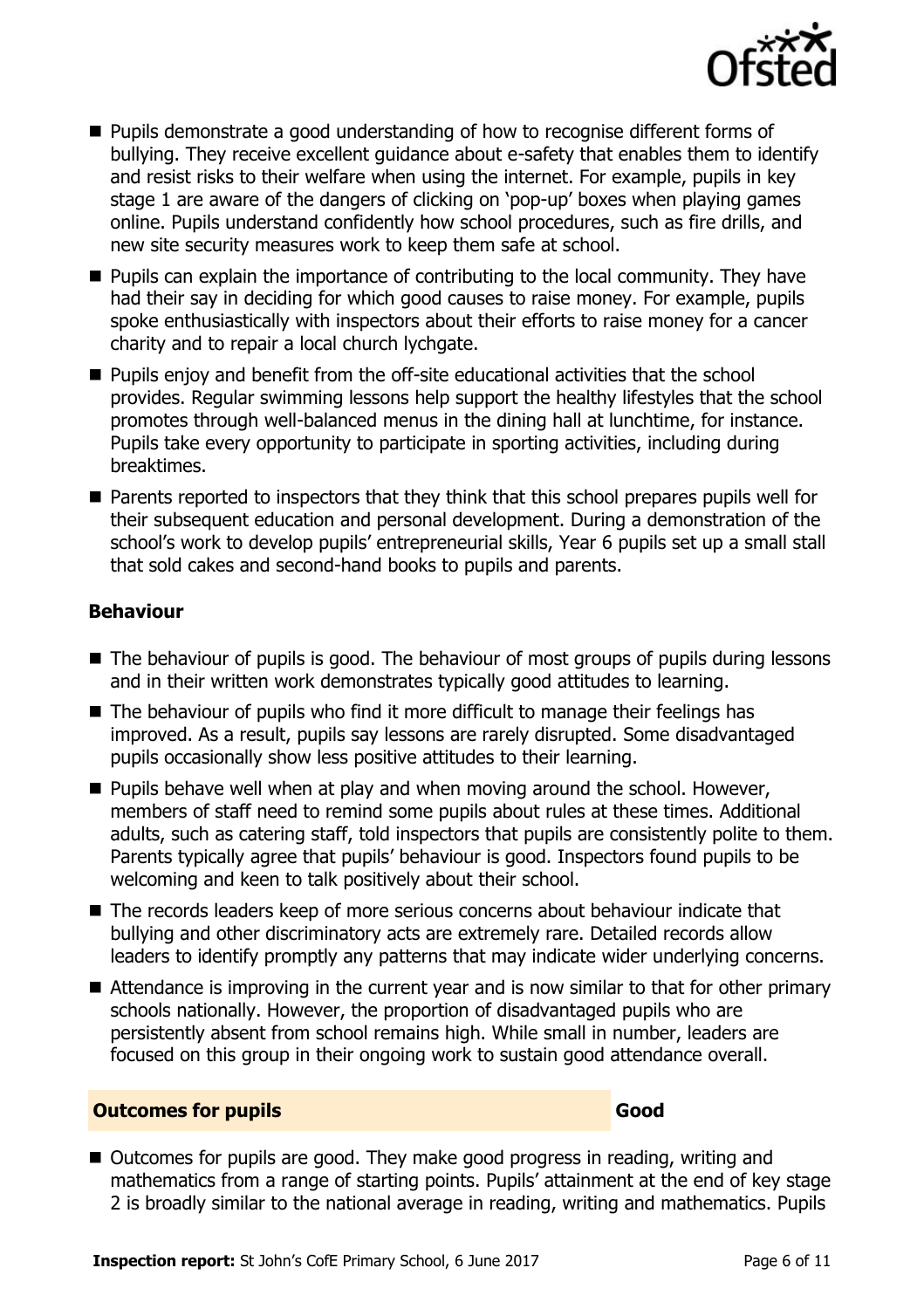

are well prepared for the next stage of their education.

- Leaders have been successful in reversing a decline in standards in phonics noticed in 2016. Current pupils in key stage 1 are making good progress in learning basic reading and spelling skills. Disadvantaged pupils are making similar progress to others in phonics because of the effective use of additional funding.
- The progress of pupils who have special educational needs and/or disabilities has picked up in the current year so that it is now good. This is because leaders have ensured that teachers make better use of information and specialist expertise when setting objectives for learning.
- **Pupils typically make good progress in their personal development. However, leaders** are aware that some pupils with less positive attitudes to learning and attendance make slower progress, in particular a few who are disadvantaged.
- Despite some pupils' weaker attendance, disadvantaged pupils generally make similar progress to other pupils nationally from their various starting points in reading in both key stage 1 and key stage 2. Leaders have been successful in reversing a decline in rates of progress of disadvantaged pupils in learning to read.
- $\blacksquare$  The most able pupils make good progress from their starting points in reading, writing and mathematics. In 2016, their progress by the end of key stage 2 was similar to national rates. Leaders are working hard to help teachers accelerate the progress of the most able pupils in mathematics, including the most able disadvantaged pupils. However, their work has been limited in its impact on how well this group develop their skills in using and applying mathematical concepts.
- Pupils make good gains in their knowledge and understanding in most subjects. For example, teachers' good subject knowledge in science and computing is ensuring that pupils can use and apply their skills well. However, pupils' progress in acquiring skills and knowledge specific to some subjects, such as history and geography, is inconsistent.

#### **Early years provision Good Good**

- Leaders have checked the accuracy of their assessments of children's abilities on arrival with the help of colleagues from local schools and the local authority. Children arrive with levels of development broadly typical for their age. The proportion of children who achieve a good level of development is above the national average, having recovered after a dip in 2015. This represents good progress for most of the children. However, a growing proportion of children are making excellent progress to achieve a good level of development from weaker starting points. Some children in the current year are also on track to exceed a good level of development after having arrived with weaker than typical abilities.
- The small number of disadvantaged children make similar good progress to others. This is because leaders make effective decisions about how additional funding is spent.
- Leaders rigorously check that training and expertise from beyond the school has been used well to sustain the good quality of teaching. For example, because of recent training, teachers and additional adults ask more effective questions to assess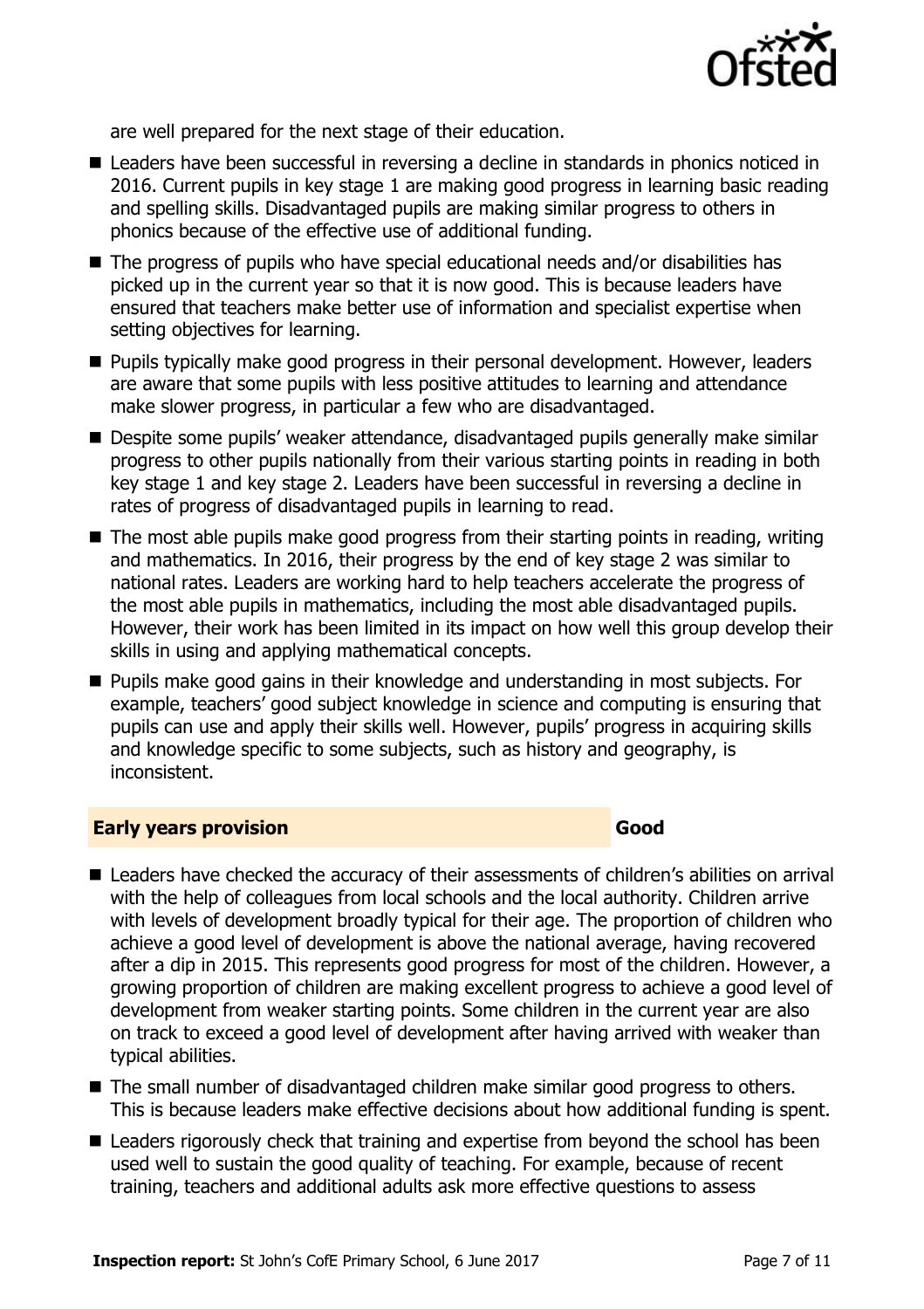

children's understanding and challenge the most able.

- Teachers have organised the outdoor and indoor areas skilfully to inspire children and support their acquisition of skills across the curriculum. For example, during the inspection, children were making good use of a 'seaside' themed area because of the skilful guidance and support they received from teachers and additional adults.
- Children understand adults' expectations of their behaviour. They usually make safe choices and the most able are capable of making safe choices about the use of equipment independently of adults.
- Teachers ensure that children receive good support to develop their reading, writing and mathematical skills. They gather information about children's learning systematically and use this to adapt activities when necessary.
- The most able children make rapid progress in learning to write. However, leaders are aware that the physical development of some children remains somewhat weaker despite the ample opportunities for indoor and outdoor creative learning.
- The arrangements for safeguarding in the early years are effective. Staff pay close attention to children's development and welfare, ensuring that children explore and learn in a safe and caring environment.
- Members of staff use spoken language well to help children improve their understanding of how sentences are constructed. However, on occasion, they do not challenge children to reply with sufficient accuracy.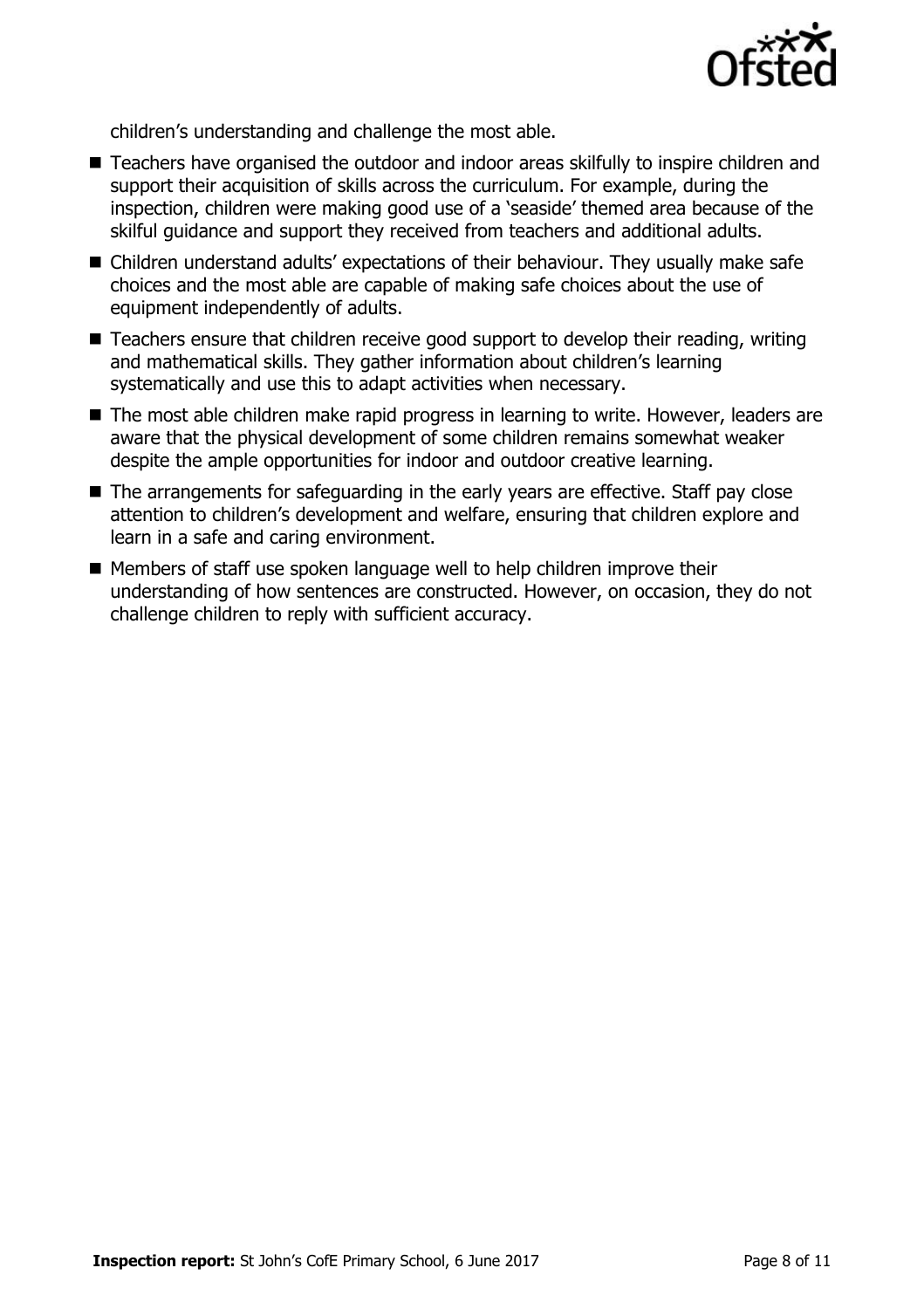

# **School details**

| Unique reference number | 102027   |
|-------------------------|----------|
| Local authority         | Enfield  |
| Inspection number       | 10031787 |

This inspection was carried out under section 8 of the Education Act 2005. The inspection was also deemed a section 5 inspection under the same Act.

| Type of school                      | Primary                         |
|-------------------------------------|---------------------------------|
| School category                     | Voluntary aided                 |
| Age range of pupils                 | 4 to 11                         |
| Gender of pupils                    | Mixed                           |
| Number of pupils on the school roll | 111                             |
| Appropriate authority               | The governing body              |
| Chair                               | Matthew Laban                   |
| <b>Headteacher</b>                  | Susan Notley                    |
| Telephone number                    | 0208 363 4709                   |
| Website                             | www.stjohnsprimarysch.org.uk/   |
| Email address                       | office@stjohnsprimarysch.org.uk |
| Date of previous inspection         | 26-27 February 2013             |

#### **Information about this school**

- The school meets requirements on the publication of specified information on its website.
- This school is a smaller than average-sized primary school.
- The school meets the government's floor standards, which are the minimum expectations for pupils' attainment and progress by the end of key stage 2.
- The proportion of pupils from disadvantaged backgrounds, entitled to the pupil premium, is much higher than average.
- An average proportion of pupils have special educational needs and/or disabilities.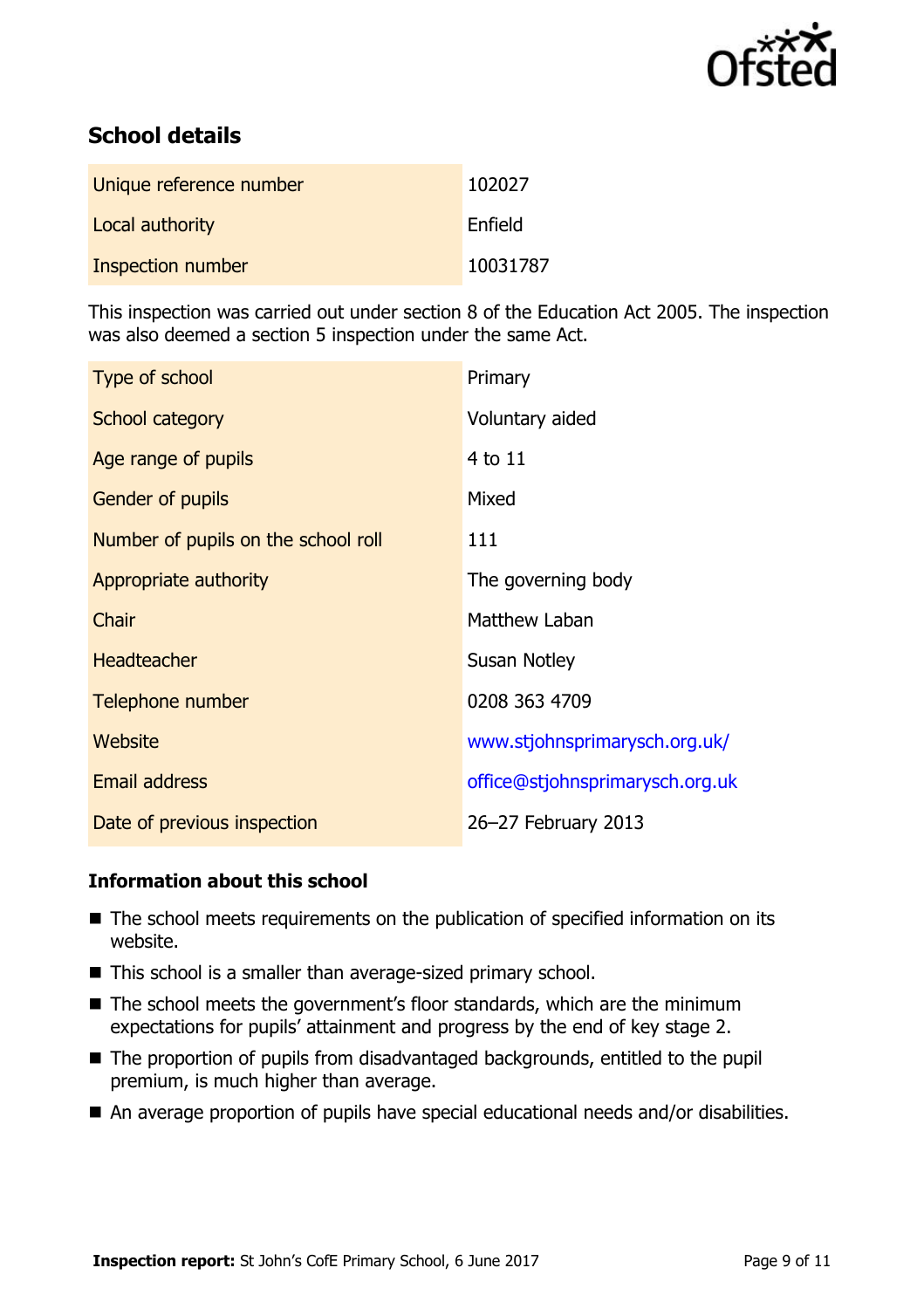

## **Information about this inspection**

- The school was inspected on 6, 8 and 9 June 2017. On 10 July 2017, one of Her Majesty's Inspectors returned to the school to gather additional evidence of the school's safeguarding arrangements and elements of leadership and management. The evidence gathered from all four days determined the final judgements.
- Inspectors conducted short and longer observations in lessons in all classes, including the Nursery and Reception classes. Some of these observations were completed jointly with senior leaders. Inspectors observed pupils' behaviour during playtime and the lunch break. A school assembly was also observed.
- $\blacksquare$  Meetings were held with senior leaders and representatives of the governing body. Inspectors also held discussions with leaders responsible for particular aspects of the school's work.
- Formal and informal conversations were held with pupils throughout the inspection.
- Inspectors spoke with representatives from the local authority's school improvement service and scrutinised documentation detailing external support from the Diocese of London.
- Inspectors scrutinised a range of documents including: information about pupils' achievements; records of the checks carried out by leaders on the quality of teaching; minutes of governors' meetings.
- Inspectors looked at behaviour records, attendance information and documents related to safeguarding including: arrangements for first aid and the administration of medication; risk assessments; health and safety logs; accident logs and records of follow-up; an external audit of the school's arrangements; records relating to the school's work with external agencies; records of pre-employment checks made on staff.
- Inspectors met with parents informally at the beginning and end of the school day and considered 20 responses to the online Parent View questionnaire. They considered 12 responses to the staff questionnaire and a number of members of staff approached inspectors to discuss their views.
- A wide range of pupils' work was scrutinised. Inspectors spoke with pupils to consider their views about the school.

#### **Inspection team**

| Andrew Wright, lead inspector | Her Majesty's Inspector |
|-------------------------------|-------------------------|
| Karla Martin-Theodore         | Ofsted Inspector        |
| <b>Matt Tiplin</b>            | Her Majesty's Inspector |